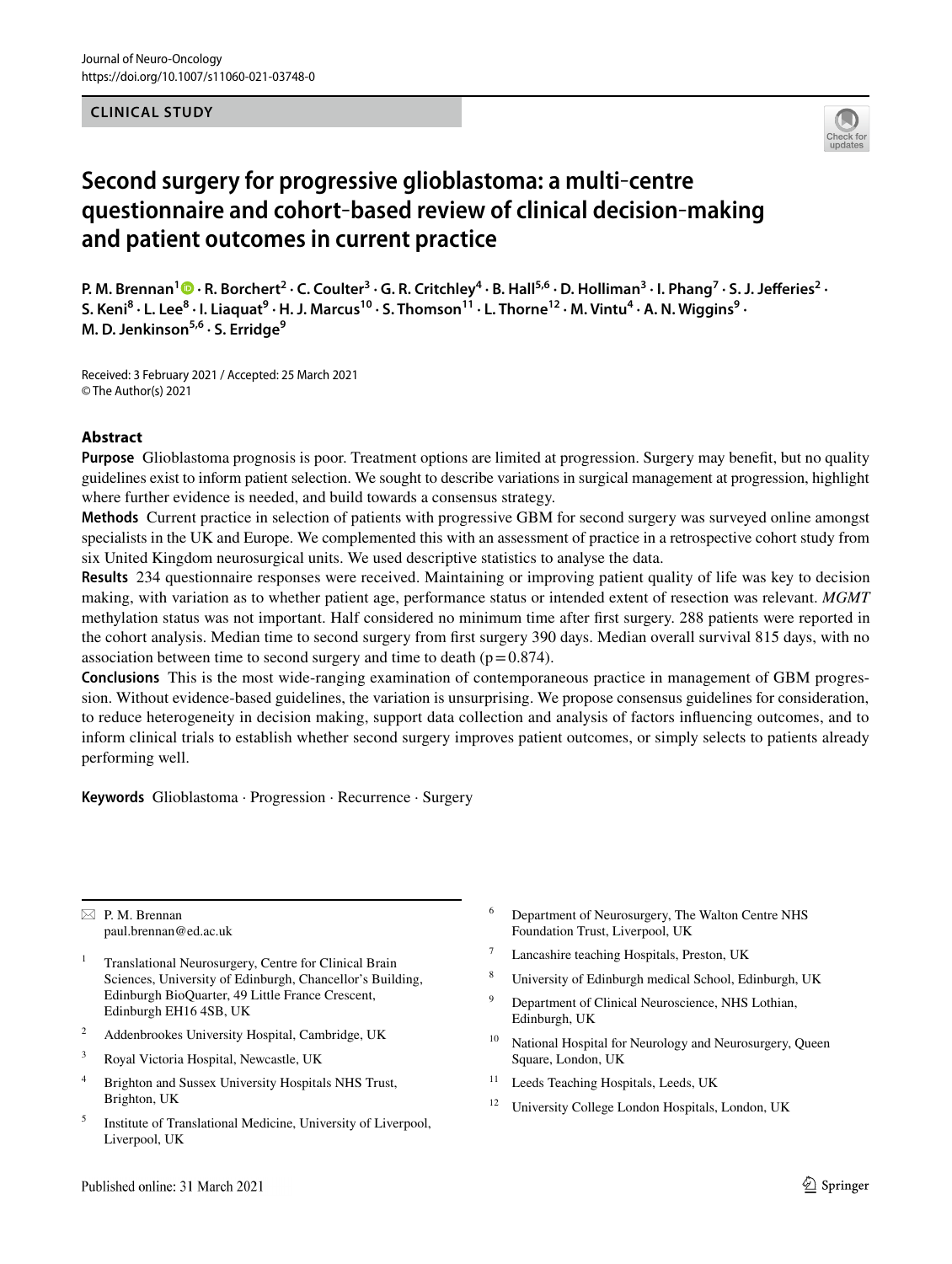## **Introduction**

Glioblastoma (GBM), the most common primary intracranial malignancy, represents 30% of all central nervous system tumours and has an incidence of 3.22 per 100,000 individuals [[1](#page-7-0)]. Standard care for newly diagnosed GBM is maximal safe resection, radiotherapy and concurrent and adjuvant temozolomide, and has changed little in 15 years [[2](#page-8-0)]. Despite treatment, prognosis is poor, with a median overall survival of 15 months. Tumour progression invariably occurs and may be referred to as recurrence [\[3\]](#page-8-1). Tumour progression nearly always develops within the margin of the original tumour [[4](#page-8-2)]. At the time of tumour progression, clinicians may opt for best supportive care, further surgical excision, irradiation, chemotherapy or a combination of the above [\[5](#page-8-3)]. Survival following non-surgical interventions varies widely [\[6\]](#page-8-4). Given the paucity of second line chemotherapy for the management of tumour progression, and the symptomatic consequences of tumour progression, there is an urgent need to determine the role of surgery [[7\]](#page-8-5).

Second surgical intervention was frst proposed in 1968. It has been suggested that 25% of patients with progressive tumour may be eligible for consideration of second surgery [\[5](#page-8-3)]. However, the evidence base for this is poor. Studies that evaluated impact of second surgery have almost exclusively been based on single center retrospective cohorts, with no comparison to patients who do not get second surgery. Some of these studies reported greater overall survival and progression-free survival in select patients following second surgery  $[8-10]$  $[8-10]$ . A meta-analysis and systematic review suggested second surgery in select patients conferred a survival advantage [\[11](#page-8-8)]. However, a subsequent meta-analysis recognized that the efect of the timing of second surgery on survival had been ignored [[12](#page-8-9)]. They demonstrated that there was no survival beneft following reoperation once time to second surgery was controlled for.

There is a lack of evidence-based guidelines to support identifcation of which patients might beneft from second surgery. The 2018 National Institute of Clinical Excellence (NICE) guidelines (NG-99)  $[13]$  $[13]$  $[13]$  for brain tumours offer advice on management options (surgical and chemotherapy) to consider in the treatment of disease progression, but no specifc criteria by which to select patients to the various options. European Association of Neuro-oncology (EANO) guidelines simply suggest the option of second surgery should be explored, but without guidelines to support patient and clinician decision making [[14\]](#page-8-11). Improved guidance for treatment selection would help patients and clinicians, reducing diversity in decision making, and would form a benchmark for the development of clinical trials and an improved evidence base.

The aim of this study was to determine areas of consensus and variation in practice, highlight where further evidence base needs to be developed, and build towards a consensus management of GBM progression. This will serve as a benchmark for new guidelines and intervention studies. To develop a thorough understanding of current practice in selection of patients with progressive GBM for surgery, we surveyed surgeons in the UK and Europe. To further defne the role of surgery, and to assess the extent to which actual practice mirrored that reported in the survey, we analysed outcomes following surgical management of tumour progression in six United Kingdom neurosurgical units.

# **Methods and materials**

## **Questionnaire of practice**

 A survey was designed using google docs (docs.google. com) to elicit details of current management by the neurooncology MDT (tumour board) of patients with GBM at the time of frst treatment failure (Appendix 1).The survey was approved by the Society of British neurosurgeons (SBNS), the UK neuro-oncology community, and the European Association of Neurosurgeons (EANS). The survey was distributed by these organisations via email to their individual members, with online data collection. Respondents were asked to report the consensus management strategy for their local hospital MDT with regards to diagnosis of progression, decision making about proceeding to second surgery, and to ascertain what post-operative treatment was used. Data was analysed using descriptive statistics including measures of frequency such as count and percentage. Regional diferences were outlined.

#### **Retrospective surgical cohort analysis**

#### **Study design**

This was a multi-centre retrospective study in a cohort of patients with GBM progression who underwent second surgery between January 2011 and January 2017, at 6 neurosurgical units in the United Kingdom: Brighton, Edinburgh, Leeds, Newcastle, London, and Liverpool. Outcomes were assessed until October 31st, 2018.Local approval was obtained from each institution for anonymised data to be collected.

#### **Participants & treatment characteristics**

Patients eligible for this study: (i) had a histological diagnosis of GBM as determined by a consultant neuropathologist based on prevailing WHO classifcation (ii) received the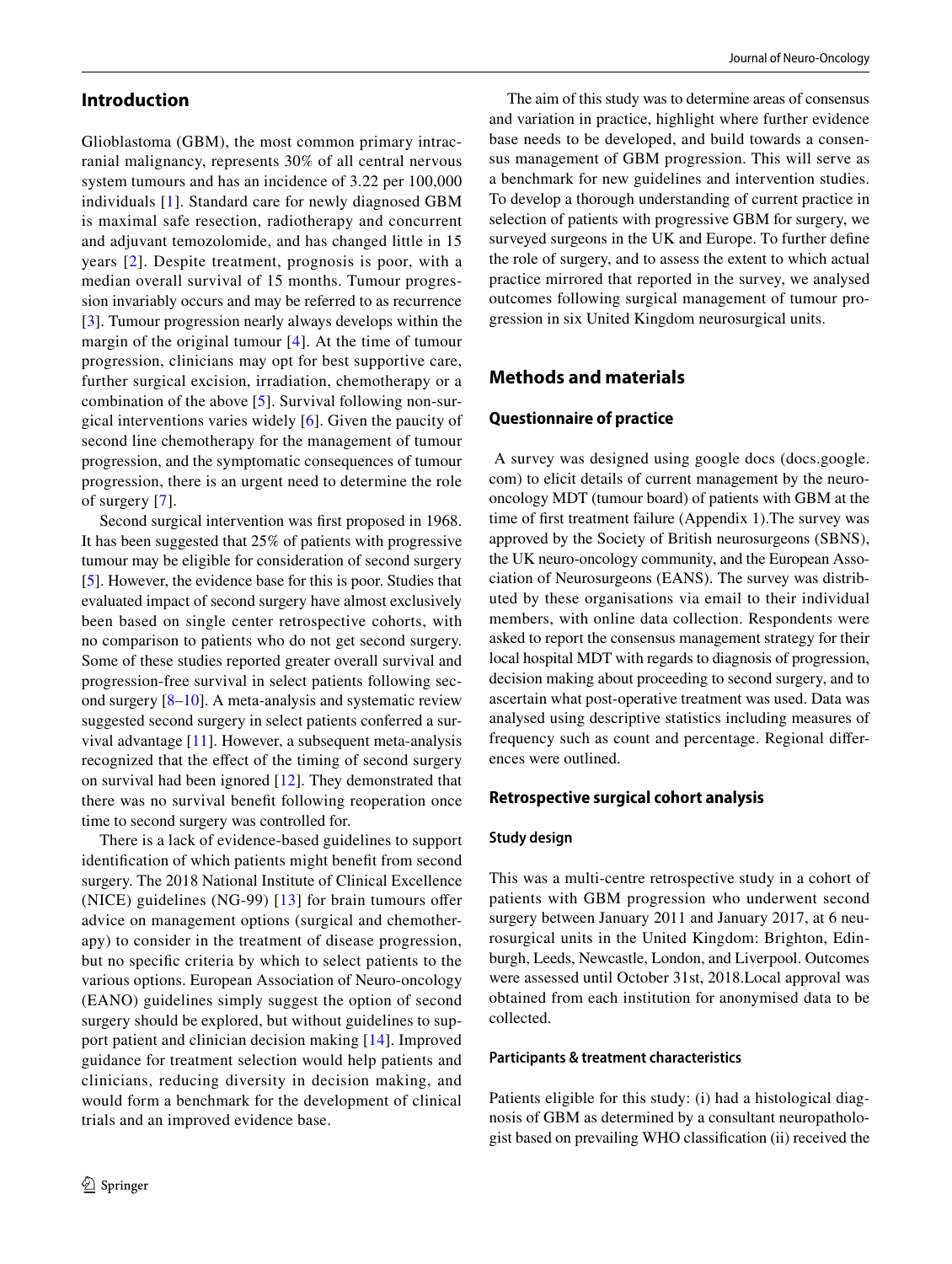Stupp protocol for treatment of primary disease (surgical resection, concurrent and adjuvant temozolomide and 60 Gy of fractionated radiotherapy iii) underwent at least one further instance of surgery for disease progression. Patients were identifed from databases of surgical neuro-oncology patients maintained in each centre. Details including age at diagnosis and tumour location were recorded. Whether or not patients were ofered adjuvant chemotherapy was also noted.

#### **Outcomes**

Overall survival was calculated from the date of histological diagnosis (i.e., date of frst surgery) to date of death or last follow-up. Date of progression was defned from the date of second surgery.

Recorded adverse event data following all operations was collected and classified into (i) 'neurological/pertaining to surgery' (ii) non-neurological/systemic (iii) infection. Patients in whom a pre-operative neurological deficit existed and did not change following surgery were not classed as having had a neurological complication.

#### **Statistical methods**

SPSS v.24 was used to perform statistical analyses. Bivariate correlations were analysed using Pearson correlation. Threshold for significance was set as p-value  $\leq 0.05$ .

## **Results**

#### **Questionnaire of practice**

234 responses were received between January and March 2018. There were 45 responses from the UK, 124 from Europe and 65 from the rest of the world. The international distribution of responders is shown in Fig. [1](#page-2-0).

139 (59.4%) responses were from neuro-oncology subspecialty neurosurgeons, 82 (35.0%) from neurosurgeons without a declared subspecialty interest in neuro-oncology, 12 (5.1%) responses were from clinical oncologists and 1 response (0.4%) was from a neurologist. We combined the analysis of surgeons and other clinicians in the neurooncology team to capture the spectrum of practice. The speciality of the clinician in charge of a patient at time of identifcation of progression could be a surgeon or oncologist.

We asked each respondent to record the number of craniotomies for GBM performed annually in each hospital, and the number of second surgeries for tumour progression. Broadly the number of second surgeries increased in proportion to the number of primary surgeries (Table [1](#page-3-0)), and the trends were similar between UK, Europe, and the rest of the world. (Table [2](#page-3-1)).



<span id="page-2-0"></span>**Fig. 1** International distribution of respondents to online questionnaire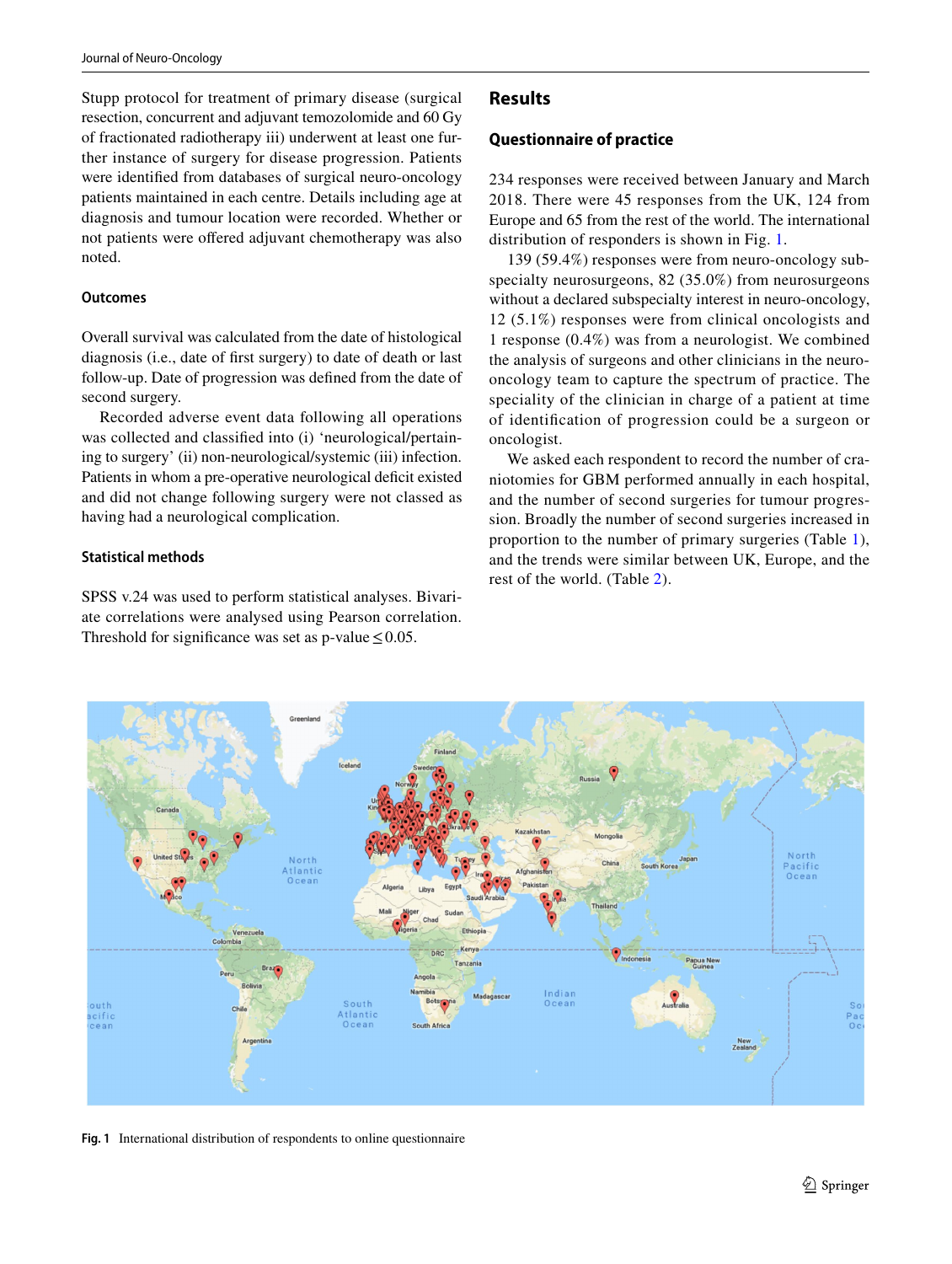<span id="page-3-0"></span>

| Table 1 Summary of the number of primary surgeries and second     |  |  |  |  |
|-------------------------------------------------------------------|--|--|--|--|
| surgeries for glioblastoma according to questionnaire respondents |  |  |  |  |

| Number of GBM<br>surgeries per year | Number of<br>units* | Number of surgeries for<br>GBM progression per year<br>(n) |          |               |  |
|-------------------------------------|---------------------|------------------------------------------------------------|----------|---------------|--|
|                                     |                     | $\leq 5$                                                   | $5 - 10$ | >10           |  |
| >100                                | 48                  | 0                                                          |          | 41            |  |
| $51 - 100$                          | 84                  | 7                                                          | 26       | 51            |  |
| $21 - 50$                           | 70                  | 27                                                         | 27       | 16            |  |
| $1 - 20$                            | 26                  | 21                                                         | 3        | $\mathcal{D}$ |  |

\*Data point not answered by 6 responders

## **Radiological surveillance, diagnostic criteria, and multidisciplinary review**

Following completion of Stupp protocol treatment, 81.2% of responders reported performing radiological surveillance every 3-4 months in the frst year. This decreased to 54.4% in the second year, with 37.6% instead opting for an imaging interval of 6 months. MRI was the most common modality used to diagnose progression and 94.4% respondents rely on identifcation of contrast enhancing disease, 44.0% on MR spectroscopy and 44.4% on MR perfusion. PET was also used for diagnosis by 26.1% of responders.

Interpretation of the signifcance of imaging changes often beneft from consideration of other patient factors and discussion within the multidisciplinary team. 68.4% of respondents presented every case of disease progression for MDT review (55.5% of respondents in the UK, 79.0% in Europe), 12.0% presented only those with progression local to the site of frst surgery, and 7.3% only patients who had survived more than 9 months.

## **Patient and disease characteristics for consideration of surgery for progressive disease**

**Quality of life** More than 90% of respondents noted that maintaining and/or improving patient quality of life was a key determinant of the decision to proceed to surgery.

**Age** 44.9% of respondents did not consider that age infuenced decision making, whilst 27.8% of respondents thought age over 80 years made the patient unsuitable for second surgery, and 24.4% if the patient's age was over 70 years.

**Performance status** When asked if there was a minimum KPS at the time of diagnosis of tumour progression for the patient to be considered for second surgery, 36.8% reported a minimum of 70, 23.5% a minimum of 80, 10.7% a minimum of 90 and only 14.5% reporting that performance status did not infuence their decision making.

*MGMT* **methylation status** A quarter (25.2%) of respondents reported that their units did not routinely test MGMT tumour status from the frst surgery. Of the remaining respondents, 72.6% did not consider that *MGMT* methylations status should infuence decision making.

**Anticipated resection** Over half (56.8%) of respondents would only consider surgery for tumour progression if a greater than 90% extent of resection (EoR) of the enhancing component was anticipated. Only 17.1% responded that the anticipated EoR did not infuence their decision making.

**Timing after frst operation** If tumour progression occurred whilst a patient was still being treated following the primary surgery, 45.7% of respondents thought this precluded further surgery. The time elapsed after frst surgery to progression was thought to be important in decision making (62.8%), rather than the time after completion of chemotherapy. However, 45.3% did not consider there to be a minimum duration after the frst operation before consideration of second surgery for disease progression. There was no

<span id="page-3-1"></span>

|        | Table 2 Number of institutions |
|--------|--------------------------------|
|        | by volume of primary and       |
|        | second surgeries stratified    |
|        | for UK, Europe and out-with    |
| Europe |                                |

| Number of GBM<br>surgeries per year | category) | $UK:$ number of institu-<br>surgeries per year $%$ of | tions by primary and re-do | Europe: number of institu-<br>tions by primary and re-do<br>surgeries per year $%$ of<br>category) |          |         | Out-with Europe: number<br>of institutions by primary<br>and re-do surgeries per year<br>$(\%$ of category) |          |        |
|-------------------------------------|-----------|-------------------------------------------------------|----------------------------|----------------------------------------------------------------------------------------------------|----------|---------|-------------------------------------------------------------------------------------------------------------|----------|--------|
|                                     | $\leq 5$  | $5 - 10$                                              | >10                        | $\leq 5$                                                                                           | $5 - 10$ | >10     | $\leq 5$                                                                                                    | $5 - 10$ | >10    |
| >100                                | 0(0)      | 4(20)                                                 | 16(80)                     | 0(0)                                                                                               | 3(14)    | 18 (86) | 0(0)                                                                                                        | 0(0)     | 7(100) |
| $51 - 100$                          | 1(8)      | 3(23)                                                 | 9(69)                      | 5(9)                                                                                               | 16(29)   | 34(62)  | 1(6)                                                                                                        | 7(44)    | 8(50)  |
| $21 - 50$                           | 3(50)     | 2(33)                                                 | 1(17)                      | 17(45)                                                                                             | 15 (39)  | 6(16)   | 7 (27)                                                                                                      | 10(38)   | 9(35)  |
| $1 - 20$                            | 1(100)    | 0(0)                                                  | 0(0)                       | 8(80)                                                                                              | 2(20)    | 0(0)    | 12 (80)                                                                                                     | 1(7)     | 2(13)  |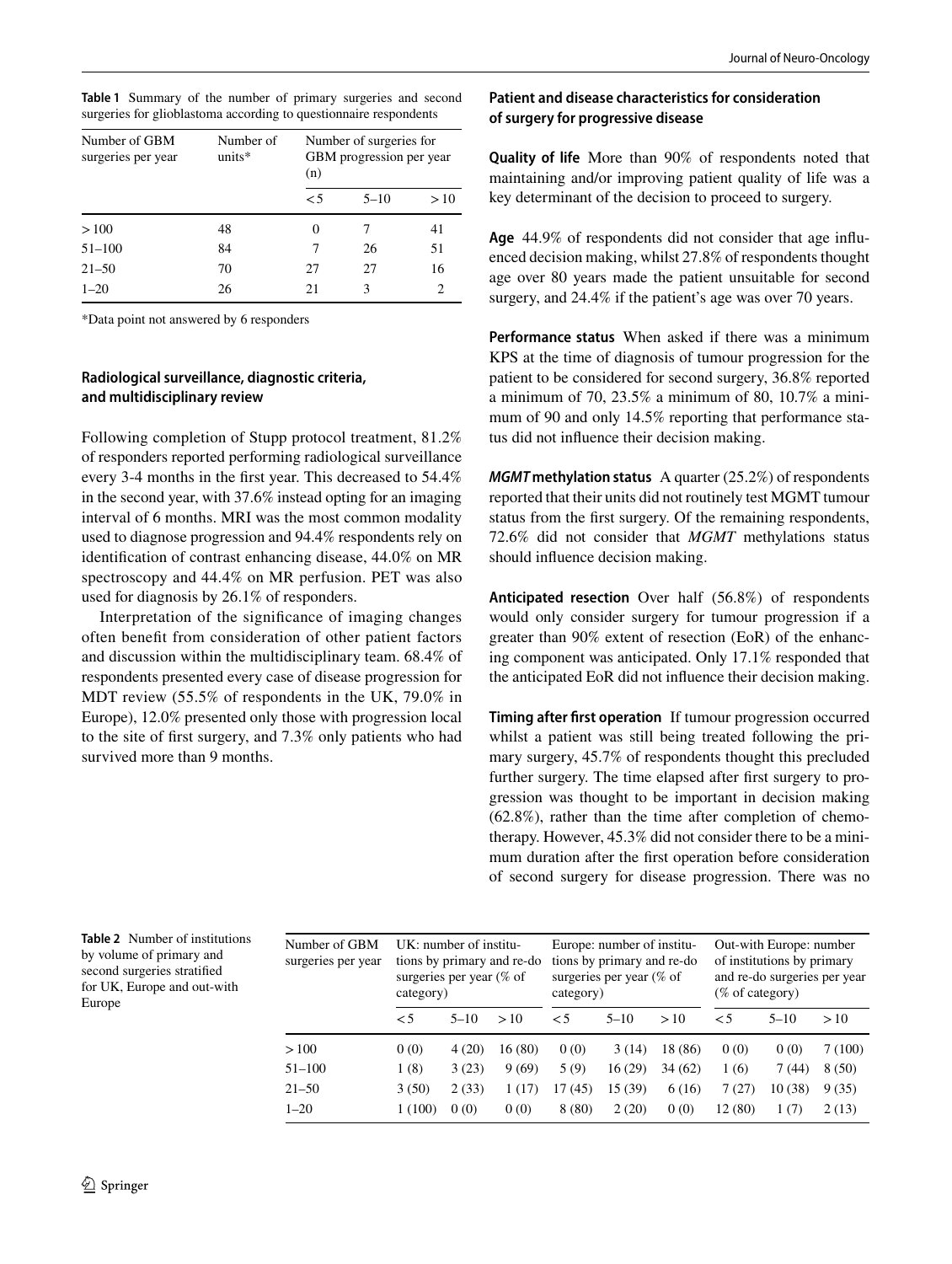consensus amongst the remainder of respondents. Once the decision for surgery for progressive disease has been made, 78.6% of respondents thought surgery should then be prioritised on the next available list.

#### **Second line chemotherapy and re‑irradiation**

Following second surgery, 48.7% of respondents reported the multidisciplinary team would consider treatment with PCV, 41.9% with repeat temozolomide challenge if tumour methylated and 19.7% if unmethylated. 25.6% would consider single agent lomustine. Other therapies under consideration were bevacizumab (5.5%) or irinotecan (1.3%). 49.1% of respondents would consider re-irradiation, 20.9% would not, with the remainder being open to consider it in selected cases, especially in patient with longer survival from frst surgery. 40.2% of respondents would consider second surgery even if there were no further oncological treatment available. For these questions, respondents could complete more than one option.

# **Retrospective surgical cohort analysis**

#### **Patient demographics and tumour information**

Across the 6 neurosurgical units, 288 patients were identifed as having undergone second surgery for tumour progression during the study period. 24 patients (8.3%) had 3 operations. 67 (23.2%) of patients were alive at the time of study.

The median overall survival was 815 days (27.2 months) (IQR 547–1296 days). The median age was 51 years (IQR 44–60 years). The anatomical distribution of primary tumours was predominantly supratentorial, with 248 occupying a single lobe (101 temporal, 85 frontal, 51 parietal, 11 occipital, 1 thalamic, 1 tentorial, 1 intraventricular) and 34 spread across 2 lobes. Multifocal tumours at diagnosis were identifed in 3 patients. Tumour laterality was relatively even, with 165 right sided tumours and 122 left sided. Only 1 patient in this cohort was documented as having bilateral disease.

## **Treatment characteristics for tumour progression**

Median time to second surgery from frst surgery was 390 days (13 months) (IQR 241–686 days). The median time to death following second surgery was 316 days (10.5 months) (IQR 174–595 days). There was no association between time to second surgery and time to death following second surgery (Pearson correlation 0.009;  $p = 0.874$ ). However, greater time to reoperation was positively correlated with greater overall survival (Pearson correlation =  $0.655$ ; p < 0.001). 192 patients  $(81.7%)$  were offered further chemotherapy and 43 (18.3%) were not; 53 patients had no data as to whether they were offered further chemotherapy.

#### **Complications following surgery**

For patients with data on adverse events following second surgery, 54 (23.0%) experienced an adverse event; 35 (14.9%) neurological and 7 (3%) non-neurological excluding infection. This compared to 42 patients (17.4%) having an adverse event recorded at frst surgery; 11.6% had neurological sequalae, 10 (4.1%) had non-neurological events excluding infection. Cranial infection rate for all patients at 1st, 2nd and 3rd surgery was 2.1%, 5.1 and 12.5% respectively.

# **Discussion**

Our questionnaire aimed to scope out a breadth of opinions and to identify what, if any, consensus exists. Such questionnaires provide only a snapshot of practice and there will be variations within countries, hospitals and even in the practice of individual clinicians that are not adequately delineated with this strategy. However, our analysis has captured the variation that exists in the clinic about both patient selection and choice of surgical management, for people with progressive GBM. In the absence of existing robust evidencebased guidelines, this is not surprising. A 2016 study of treatment algorithms for management of GBM progression in Switzerland identifed considerable variability in the factors used for treatment decision making. 'Fitness', 'resectability' and time from frst surgery were used as criteria for determining re-treatment, including surgery.

The missing data in our cohort analysis refects the relative low rate of surgery for tumour progression and the long period over which it was necessary to analyse data. It is possible that the centres we surveyed may not be representative of UK neurosurgery, but our fndings are comparable to other published data. In our analysis, like most published data, the outcomes for patients who do not undergo second surgery, matched for clinical features, was not available. We know which patients selected for surgery perform best, but not whether a second operation provides an independent survival beneft.

As expected, a post-contrast MRI is the mainstay investigation leading to determination of disease progression. The UK NICE NG-99 [[13\]](#page-8-10) guidelines recommend imaging every 3–6 months for the frst 2 years after treatment, annually to year 4 and every 1-2 years thereafter. The questionnaire responses were consistent with this. The NG-99 guidelines, which were published after the questionnaire was undertaken, are based on expert consensus rather than an evidence base. In both the NG-99 guidelines and the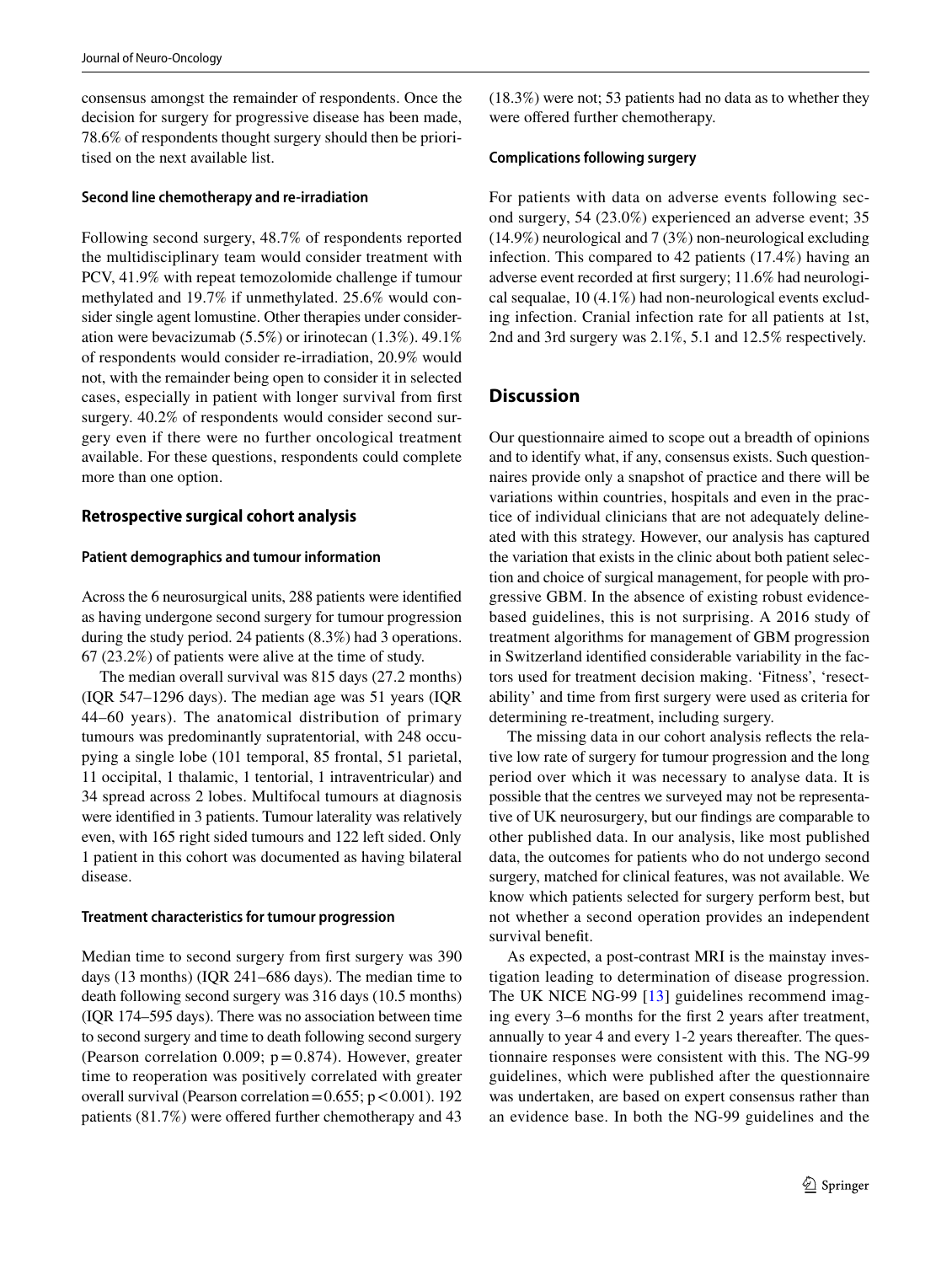questionnaire responses, frequency of imaging reduces as survival increases.

Advanced MRI techniques may increase diagnostic accuracy of disease progression [[15](#page-8-12)], as compared to pseudo progression, but are difficult to interpret and the NG-99 guideline committee recommended them only where extra information was likely to substantially alter treatment plans. Fewer than 50% of questionnaire respondents reported using MR spectroscopy or perfusion, and we don't know whether that was for specific diagnostic difficulty, or as a routine methodology.

With uncertainty about diagnostic criteria for determining disease progression, the collective experience and opinions of the MDT are invaluable. NG-99 guidelines recommend that 'if people having active monitoring show radiological or clinical disease progression, discuss this at a multidisciplinary team meeting.' In fact, only 68% of all patients with GBM progression are currently being discussed. This was lower in the UK (56%) compared to Europe (79%). The questionnaire responses indicated that in some cases MDT referral was only made if survival since diagnosis was more than 9 months or where disease progression was localised, neither of which variables has been well evidenced to be predictive of superior prognosis in response to further therapy.

In our retrospective cohort, overall median survival in the cohort study was 815 days, but without a comparator of non-operative patients, the true merits of surgery cannot be ascertained. The median interval between frst and second surgery was 13 months, suggesting a preference to select better performing patients. Signifcantly, we found that the timing of reoperation was not associated with time-to-death following second surgery. A longer time to second surgery does not necessarily predict a commensurate longer time to death following second surgery, compared to a patient with a shorter time to their second surgery. The interpretation of this is that patients whose second surgery occurs later in the course of the disease are likely to survive longer overall, but not because of an additional survival beneft from the second surgery. This is consistent with the interpretation of Zhao et al. meta-analysis that demonstrated no survival beneft following second surgery once time to second surgery was controlled for [\[12](#page-8-9)]. Surprisingly, perhaps, almost two thirds of questionnaire respondents did not think that timing from frst surgery mattered.

There may be merit in a minimum recommended time window from frst surgery before consideration of further surgery, in the context of disease progression. Should this be time elapsed from the actual surgery, or from completion of chemotherapy? If the latter, would it be diferent for patients whose chemotherapy ended because of toxicity rather than disease progression? In the ongoing RESURGE study of surgery for progressive GBM, ([https://www.resurge-trial.](https://www.resurge-trial.ch) [ch\)](https://www.resurge-trial.ch) eligibility includes frst progression within 3 months of completion of radiotherapy, which broadly equates to only 4-5 months post-surgery. That study has recruited fewer than 40 patients in 5 years, underlining the challenges of recruiting to a randomised trial. The UK cohort data, with median time to second surgery of 13 months, suggests a preference amongst surgeons for a longer interval. Further, the questionnaire responses indicated that in some cases MDT referral was only made if survival since diagnosis was more than 9 months. Nine months post-surgery may be a useful cut-off for considering whether second surgery is likely to be beneficial. More evidence is needed thought to assess whether this is best for patients and since median progression free survival following standard care Stupp therapy is approximately 7 months [[16\]](#page-8-13), a shorter time interval may be appropriate to consider.

We cannot yet reliably predict who is most likely to beneft from second surgery. Development of probabilistic models may support treatment decision making. Scoring systems proposed to date have been developed typically from small patient cohorts (approx. 100), from analysis of retrospective data sets of patients who have had surgery, without accounting for the outcomes of people who don't have second surgery. Factors in those models have included age, KPS, and tumour volume. More than 50% of questionnaire respondents thought surgery was only appropriate if the expected extent of resection was greater than 90%. The RESURGE study specifes inclusion criteria to target patients eligible for maximum resection, with complete resection of the contrast enhancing tumour considered feasible and no involvement of eloquent areas. Gross total resection (GTR) at frst surgery has been consistently associated with improved patient outcomes, although the quality of the supporting evidence has been judged as moderate to low [[17\]](#page-8-14). Support for the beneft of GTR second surgery has been reported [[18,](#page-8-15) [19](#page-8-16)]. The DIRECTOR study compared TMZ regimens in GBM progression and a subgroup analysis of that study reported a signifcant increase in post-progression survival in patients having GTR [\[20\]](#page-8-17), although those who had only partial resection tended to do worse than those without surgery  $(p=0.52)$ . This was a retrospective analysis of a selected study cohort, so the fndings may not be generalisable. Moreover, predicted extent of tumour resection based on an individual patient's imaging is contentious and can vary between surgeons, although scoring systems, artifcial intelligence analysis and cloud-based systems for consensus gathering may help  $[21, 22]$  $[21, 22]$  $[21, 22]$  $[21, 22]$ . Importantly, subtotal resection may still improve patient symptoms, and patients could potentially beneft from relatively modest debulking where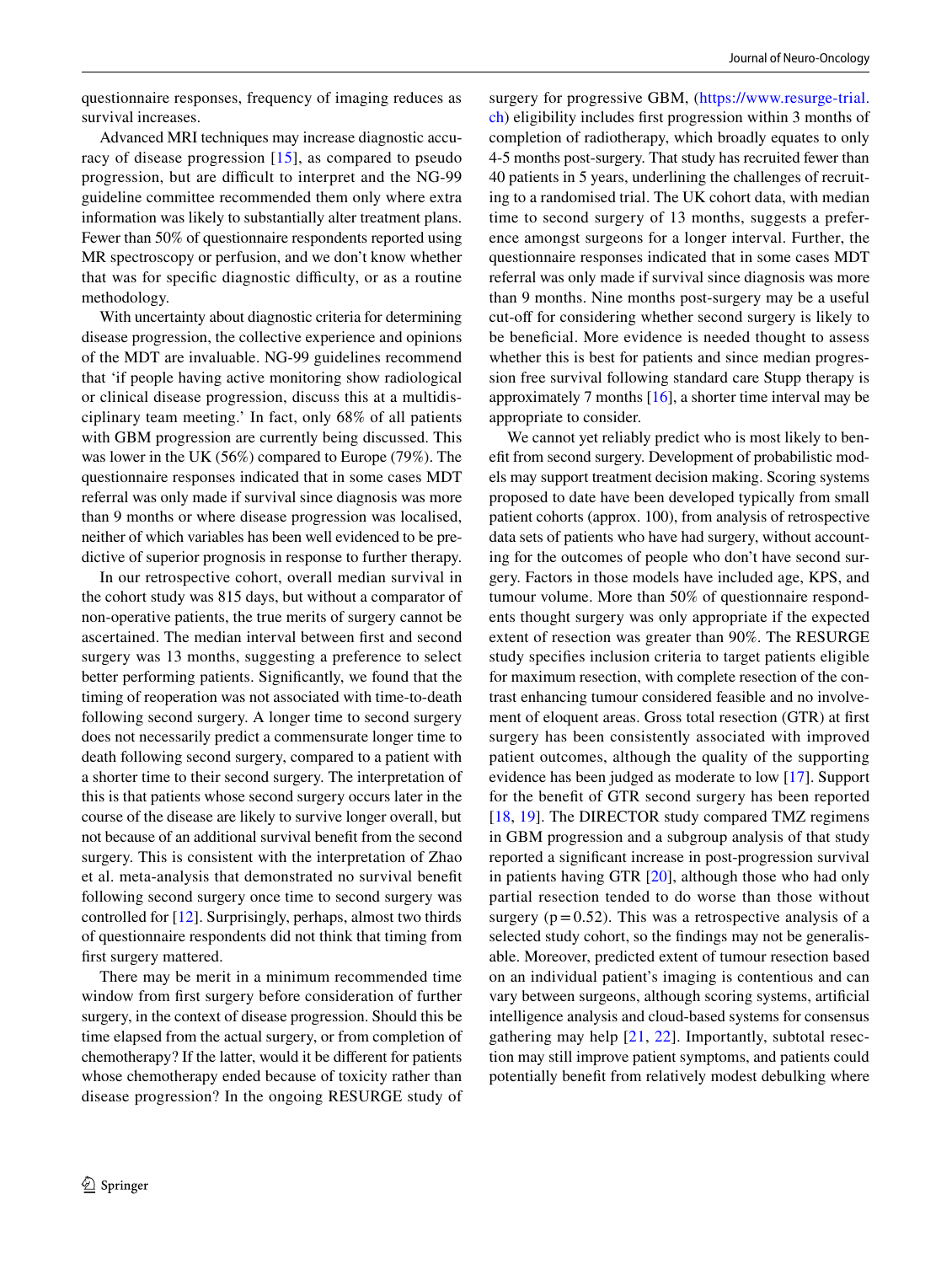recent tumour tissue for molecular analysis is required for entry into a clinical trial.

Whatever the surgical goals, maintenance or improving of quality of life are paramount; 90% of our questionnaire respondents agreed. This needs to be discussed with patients and to inform the decision whether to proceed with surgery. Success at maintaining and maximising quality of life depends in some part on the performance status of patients. 40% of questionnaire respondents suggested patients should have a KPS of at least 70 (caring for self but not capable of normal activity or work) for consideration of further therapy on progression, whilst 30% thought KPS should be higher. Surgery itself must not harm patients, but it is possible that surgery improves performance status through relief of mass efect, so KPS of less than 70 will not necessarily be a barrier to surgery. The incorporation of KPS score into a treatment decision making tool must also acknowledge inter-rater variation in assessment of an individual patient.

When tumour progression occurs, assessment of a patient's function may be infuenced by whether they are taking steroid medication. Our questionnaire and cohort study did not investigate the role of steroids specifcally. Steroid use at progression has been suggestive as predictive of poor outcome and in an analysis of data from the BRAIN study of Bevacizumab and irinotecan in GBM progression, patients who were able to reduce their steroid therapy whilst on treatment had a better outcome [[23](#page-8-20)]. However, surgery and tumour debulking may reduce a patient's need for steroids, so functional dependence on dexamethasone may in fact be an indication for second surgery and predict good surgical outcome.

Alongside pre-operative performance status, age has also been reported as an important predictor of outcome at GBM progression [\[24](#page-8-21), [25\]](#page-8-22). In that analysis of 333 phase I-II trial patients with GBM or malignant glioma, age less than 50 was associated with better outcomes, although those studies were performed before the advent of current standard care therapies. Median age of patients undergoing surgery in our UK cohort was 51, consistent with other published cohorts of patients at time of second surgery [[26](#page-8-23)]. This is much younger than the average age of GBM diagnosis generally, and discordant with questionnaire responders, 45% of whom thought age was not important, and 24% of whom thought age over 70 should be the cut of.

Molecular tumour characteristics are playing an increasing role in the classification of gliomas, and treatment selection (ref; WHO, methylome). Brandes and colleagues reported a cohort of 270 patients who had second surgery for GBM progression, 44% of whom had methylation data [\[26](#page-8-23)]. Time from second surgery to death was signifcantly longer in people with methylated tumours; 13.8 v 10 months. Few of our questionnaire responders identifed a role for MGMT methylation status in decision making, but this may change with increasing availability of the test. In our retrospective cohort study, 37.5% of patients who had repeat surgery had MGMT data available. Only 55% of these patients had promoter methylation, suggesting that MGMT methylation was not an important determinant of the decision to proceed to surgery. The lack of MGMT data likely refects that it was not routinely available in these centres during the period of study, rather than that there was a bias for it to be tested in certain patients. In future analyses molecular correlates of outcome require more interrogation, and we may need to consider reports that molecular status can change at progression.

Some commentators question whether second surgery for GBM progression has a role at all, citing a lack of additional beneft beyond re-irradiation and chemotherapy [[27](#page-8-24), [28](#page-8-25)]. That does not though preclude that some patients can beneft from surgery. There may also be additional benefts when surgical adjuncts (e.g. 5-Aminolaevulinic acid, intra-operative MRI) are used, which were not systematically employed in our cohort, and require further assessment. The potential beneft of surgery in disease progression may also be linked to the opportunity for a patient to access other therapies, whether standard care or as part of a clinical trial. Repeat tissue sampling could be used to confrm marker expression for selection of targeted therapy, or development of the therapy itself, for example in vaccine trials [[29\]](#page-8-26). Surgical debulking may support drug delivery or reduction of steroid dose, in turn improving efficacy of therapies such as immunotherapy [\[30](#page-8-27)]. 40% of responders to our questionnaire would consider repeat surgery even if no other treatments were available. Most commonly, however, PCV (49%) or re-challenge with TMZ if the tumour is methylated (42%) were preferred. This refects the predominance of UK and European responders to our questionnaire. Single agent Lomustine at progression is most commonly used in North America and is the most common comparator for novel agents in randomised controlled trials of progression [[31\]](#page-8-28). Any surgical trial will need to account for or control these variations in practice. In our surgical cohort only 22% of patients for whom there was data received TMZ after surgery and 11% PCV. In Brandes' analysis, 34% received Temozolomide, 27% nitrosurea based therapy and 20% other therapies, but there was no diference in survival according to whether chemotherapy was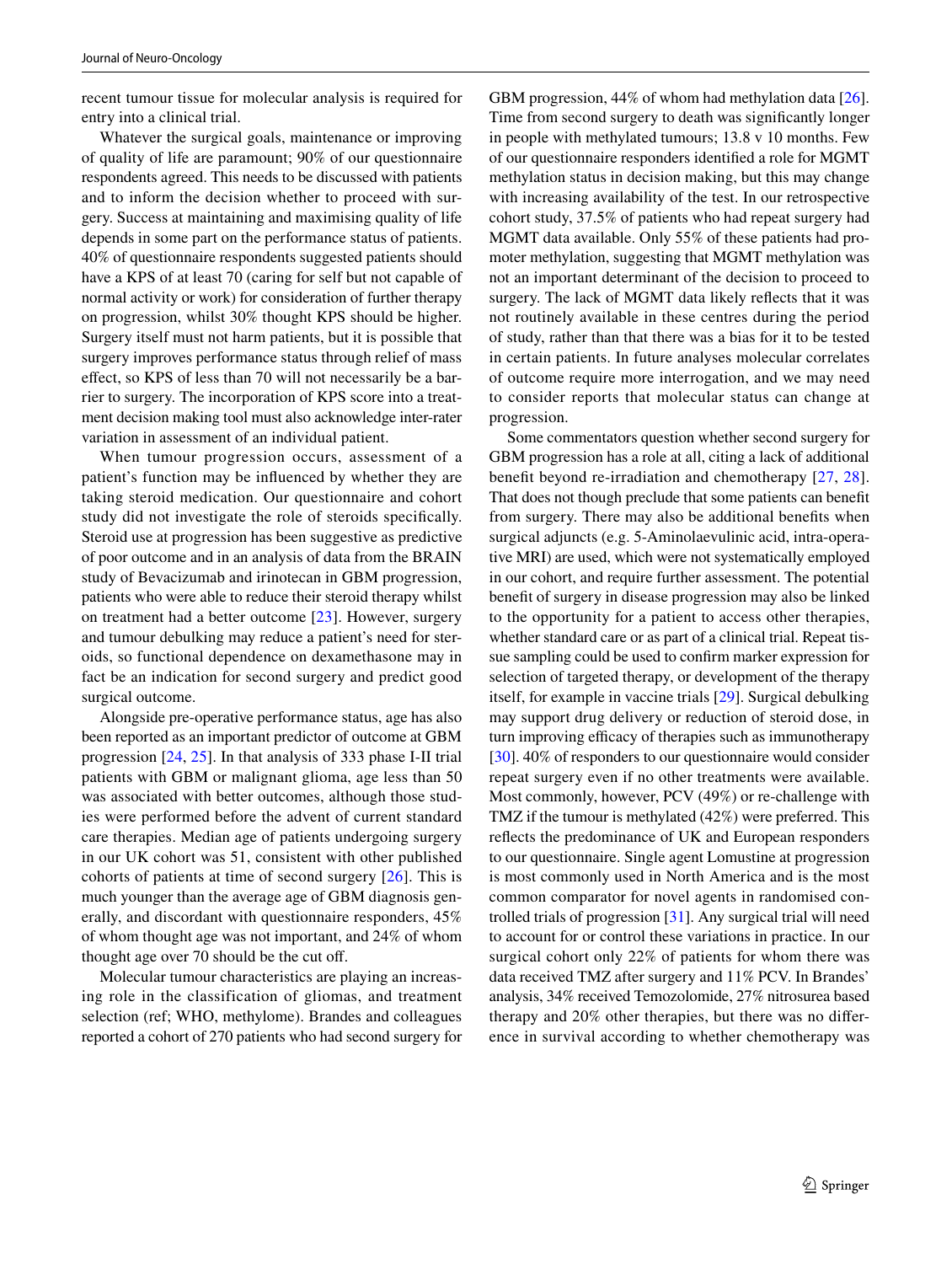<span id="page-7-1"></span>

| <b>Table 3</b> Suggested criteria for |
|---------------------------------------|
| consideration of second surgery       |

| Criteria                                                                         | Value                                               |
|----------------------------------------------------------------------------------|-----------------------------------------------------|
| Recommend                                                                        |                                                     |
| MRI T1 post-contrast, Perfusion or PET scanning may be required in<br>some cases | Incontrovertible evidence of<br>disease progression |
| Discussed at MDT                                                                 | 100% of patients                                    |
| Clinical Objective                                                               | Improve Quality of Life                             |
| KPS > 70                                                                         | >70                                                 |
| Time from first surgery                                                          | $> 9$ months                                        |
| Target extent of resection                                                       | $\geq$ 90% contrast enhancing tumour                |
| Desirable                                                                        |                                                     |
| Availability of other therapies                                                  | Other therapies available                           |
| Comorbidities                                                                    | Few                                                 |
|                                                                                  |                                                     |

delivered after second surgery, or what type of therapy was given [\[26](#page-8-23)].

# **Conclusions**

Our analysis is the most wide-ranging examination of contemporaneous practice in management of people with GBM progression. Clinician decision making is heterogeneous, yet there are trends from our analysis that could inform consensus guidelines (Table [3\)](#page-7-1) This analysis provides a framework for further discussion amongst the neuro-oncology community, and to identify the priority areas for further research. Guidelines will not mandate selection for or against surgery. Rather, by identifying these patient factors as important in predicting beneft from second surgery, we hope to reduce heterogeneity in decision making, contribute to development of a data set in which these associations can be more intimately probed, and inform design of clinical trials. The role of surgery, surgical adjuncts, and decision-making tools are best addressed in prospective clinical studies, because heterogeneity in routine care, and the relative infrequency of second surgery, contribute to difficulties in curating adequately detailed and powered retrospective data sets, with appropriate comparators.

**Supplementary Information** The online version contains supplementary material available at<https://doi.org/10.1007/s11060-021-03748-0>.

**Acknowledgements** We are grateful to our clinical colleagues in the UK and Europe who responded to our survey.

**Author contributions** Study conceived by PMB, SE, MDJ. Designed by PMB, SE, SJ, MD. Data collection: PMB, CC, GC, BH, DH, IP, IL, HM, ST, LT, MV, AW. Data analysis: PMB, RB, SK, LL. First draft: PMB, RB, SK, LL.All authors reviewed and approved paper.

**Funding** No funding was received for this research.

**Data availability** Requests for access to anonymised data should be made to the corresponding author.

#### **Declarations**

**Conflict of interest** All authors certify that they have no affiliations with or involvement in any organization or entity with any fnancial interest (such as honoraria; educational grants; participation in speakers' bureaus; membership, employment, consultancies, stock ownership, or other equity interest; and expert testimony or patent-licensing arrangements), or non-fnancial interest (such as personal or professional relationships, afliations, knowledge or beliefs) in the subject matter or materials discussed in this manuscript.

**Ethical approval** Anonymised, non-consented patient data collected in each centre with required local institutional approvals.

**Open Access** This article is licensed under a Creative Commons Attribution 4.0 International License, which permits use, sharing, adaptation, distribution and reproduction in any medium or format, as long as you give appropriate credit to the original author(s) and the source, provide a link to the Creative Commons licence, and indicate if changes were made. The images or other third party material in this article are included in the article's Creative Commons licence, unless indicated otherwise in a credit line to the material. If material is not included in the article's Creative Commons licence and your intended use is not permitted by statutory regulation or exceeds the permitted use, you will need to obtain permission directly from the copyright holder. To view a copy of this licence, visit<http://creativecommons.org/licenses/by/4.0/>.

#### **References**

<span id="page-7-0"></span>1. Ostrom QT, Cioffi G, Gittleman H, Patil N, Waite K, Kruchko C, Barnholtz-Sloan JS (2019) CBTRUS statistical report: primary